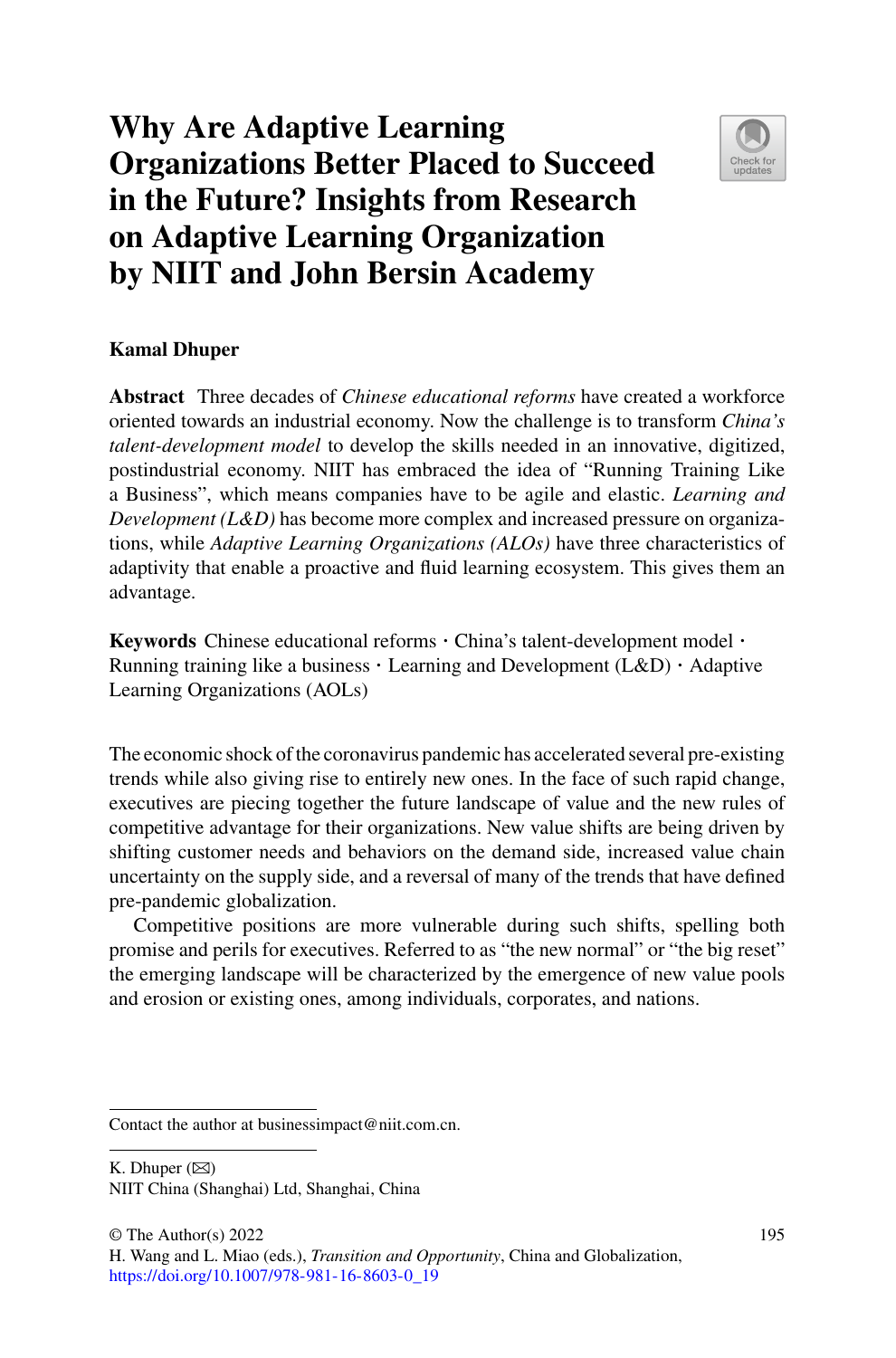McKinsey's recent report published in January 2021 titled "*Reskilling China*" provides valuable insights both on challenges and opportunities that exist in transforming the world's largest workforce into lifelong learners. Three decades of Chinese educational reforms have created a workforce oriented towards an industrial economy. Now the challenge is to transform China's talent-development model to develop the skills needed in an innovative, digitized, postindustrial economy. Key findings include the following:

- 1. **A talent revolution in China can enable continuous improvement in living standards for all.** For China to achieve 70% of the average per capita GDP of high-income economies by 2050, a long-term goal as interpreted by Chinese think tanks, necessary per capita GDP growth of 4.7% and wage growth of 4.9% is required. This requires a skills revolution in China's workforce.
- 2. **Up to one-third of global occupational and skills transitions may occur in China.** By 2030, up to 220 million workers, or 30% of the workforce, may need to transition between occupations due to automation. That's about 36% of all global transitions as per MGI's future of work model. China needs to support the adaptation of migrant workers, who have listed resources and access to training and, often, low skills, given that 22–40% of their work is susceptible to automation.
- 3. **These transitions will require transforming China's education and skills development system. First**, learning will need to be extended beyond schools to cover China's adults; this requires tripling the scope of skills development. **Second**, content needs to evolve from basic to a broad range of skills. The high cognitive, social and emotional, and technical skills that will be in demand could account for an average of 40 days per worker by 2030. **Third**, education and skills development should be available to all throughout their lives to support all workers who need to become lifelong learners.

The research recommends pilot projects based on four levers to kick-start the transformation. They include:

- 1. **Adoption of digital technologies**. China's economy is already significantly digitized, with increasing investments in education technologies. More than 900 million internet users can benefit from digital technologies and enjoy enhanced quality through hybrid online-offline learning.
- 2. **Collaborative ecosystem**. Expanded use of public–private partnerships, like NIIT's partnerships with universities and industry in China to design joint programs and drive innovation and research on digital technologies, can help plug the gap between skills developed and what the market needs. Such partnerships help address talent shortages in key sectors identified by the government.
- 3. **Enhanced vocational tracks**. China can make vocational tracks attractive to students by expanding flexible pathways such as a " $3 + 4$ " secondaryundergraduate model that enables them to go directly to application-oriented universities. NIIT partners with multiple universities in China for jointly operating IT colleges where we embed our global curricula, faculty, and educational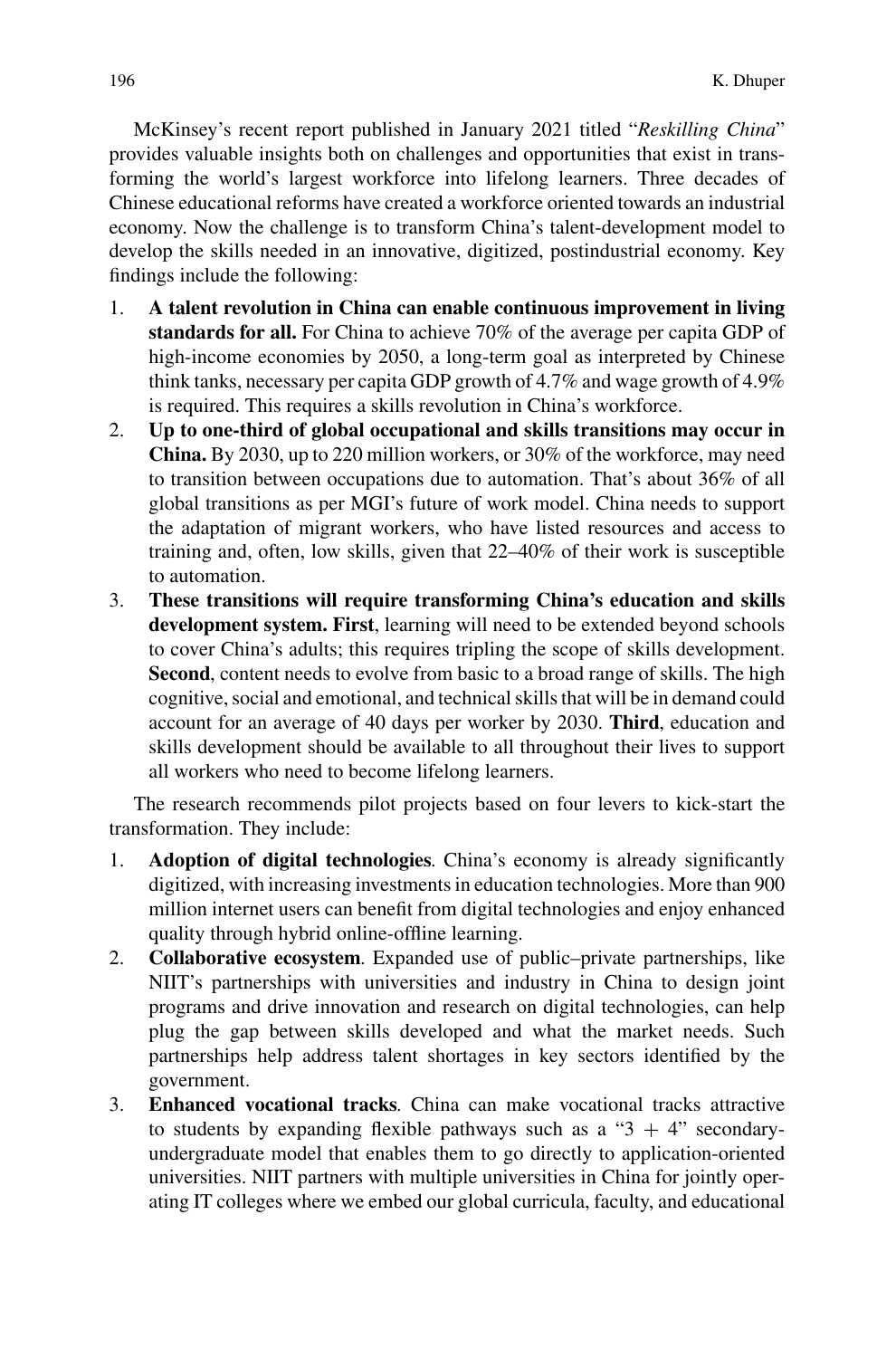methodologies across a four-year bachelor degree program, to produce day one job-ready IT professionals when students graduate. This also improves the quality of educational resources and teaching staff for universities and colleges.

4. **Mindsets and incentives**. Individuals can share their lifelong journey by using information platforms and acquiring required skills through micro-credential programs. Employers can enhance competitiveness by strengthening their provisions of training. The government can provide incentives to further investments in human capital.

The report rightly advocates an integrated delivery unit approach between government, employers, educators, and social institutions to drive implementation. Deeper participation by private-sector players as talent development and investments in training and skills development is greatly needed.

For many years, we, at NIIT, have embraced and implemented the idea of "**Running Training Like a Business**", first detailed by Edward Trolley in a book of the same title which became a seminal piece of work in our industry. To run training like a business, companies have to be agile and elastic. Organizations that are able to respond nimbly to sudden disruptions display what we call the **4Cs of Agility—Capabilities, Capacity, Customer-centricity, and Cost-control**.

Learning and Development (L&D) is becoming ever more complex, and the need for specialized capability sets required to take advantage of the latest technologies and methodologies is exploding and putting an enormous amount of pressure on L&D organizations to keep up with various challenges.

In a world where profound changes are occurring rapidly, a deep understanding of customer needs and commitment to delivering a world-class customer experience seamlessly is vital. Disruptions cause surges in demand, and the reality to flex organizational capacity up and down in response to rapid changes in demand becomes critical.

Massive learning organizations often carry huge, fixed costs that go back as allocations to businesses struggling to manage volatility. It's never been more important to not just reduce costs but also move fixed costs to variable and implement "**pay-for-what-you-use**".

In recent times, we started to hear forward-looking learning and business leaders talk about a learning function that was more proactive, which could use data to predict the learning needs of a business or team, much before the business saw it as a capability requirement. Many such conversations shaped the notion of a learning organization that is highly adaptive.

NIIT got excited about this idea and decided to research this further.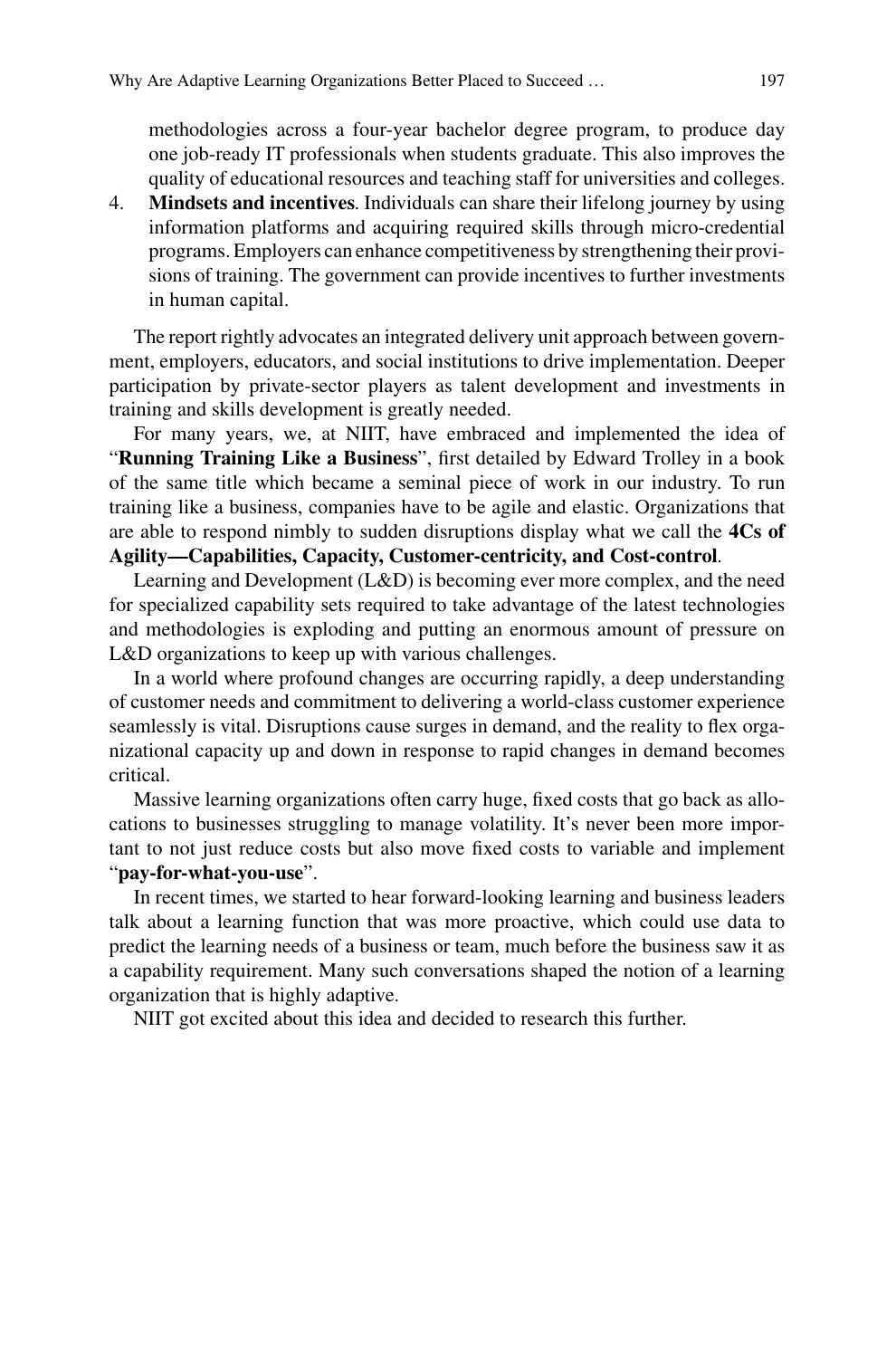We commissioned this research in early 2020 with the US-based Josh Bersin Academy, a little before the pandemic, which totally changed the magnitude of adaptivity required for any business to survive in this very fluid environment. Earlier in the year, when we started discussions with learning leaders, we thought we were getting best practices that would be more widely implemented in the future. But as we continued our discussions through the year, we found numerous examples of best practices that learning organizations had already successfully implemented to future proof themselves and to continue to deliver value to their business stakeholders. **Becoming adaptive represents a transformative stage in L&D**.

Our initial research on Adaptive Learning Organizations (ALOs) indicates that those companies outperform other organizations in both business and talent outcomes. We also found that ALOs share a common set of learning practices. They are far ahead of their peers in digital design and delivery strategies, learning in the flow of work, highly targeted programs, learner experience, collaboration, personalization, and understanding the future of work. These firms have the capability to sense market changes and fix learning structures, operating models, planning, and resources to serve the learning needs of the business quickly, efficiently, and effectively.

The external world will continually change and disrupt businesses and employee capabilities that are required to perform in the new environment. The current pandemic is obvious in its disruptiveness and impact on learning, however, change is always occurring, whether its economic recession, technology upheaval, or climate change, the ability to adapt is now a key requirement for businesses and the learning function.

*Resiliency has become a key human skill across HR departments as businesses and employees are forced to adapt to new environments.*

# **1 What is the Adaptive Learning Organization Model?**

ALOs have three characteristics of adaptivity, which enable a proactive and fluid learning ecosystem. They SENSE, DECIDE, and EVOLVE better than their peer organizations.

- SENSE—the ability to harvest, measure, analyze, and draw actionable insights from multiple information and data sources to create forward-looking internal and external views.
- DECIDE—the ability to make accurate short-term and transformational decisions based on known information, collaboration, and built-in pivot points that allow for quick and efficient course correction.
- EVOLVE—the ability to implement changes and transform both for the immediate and sustainable future.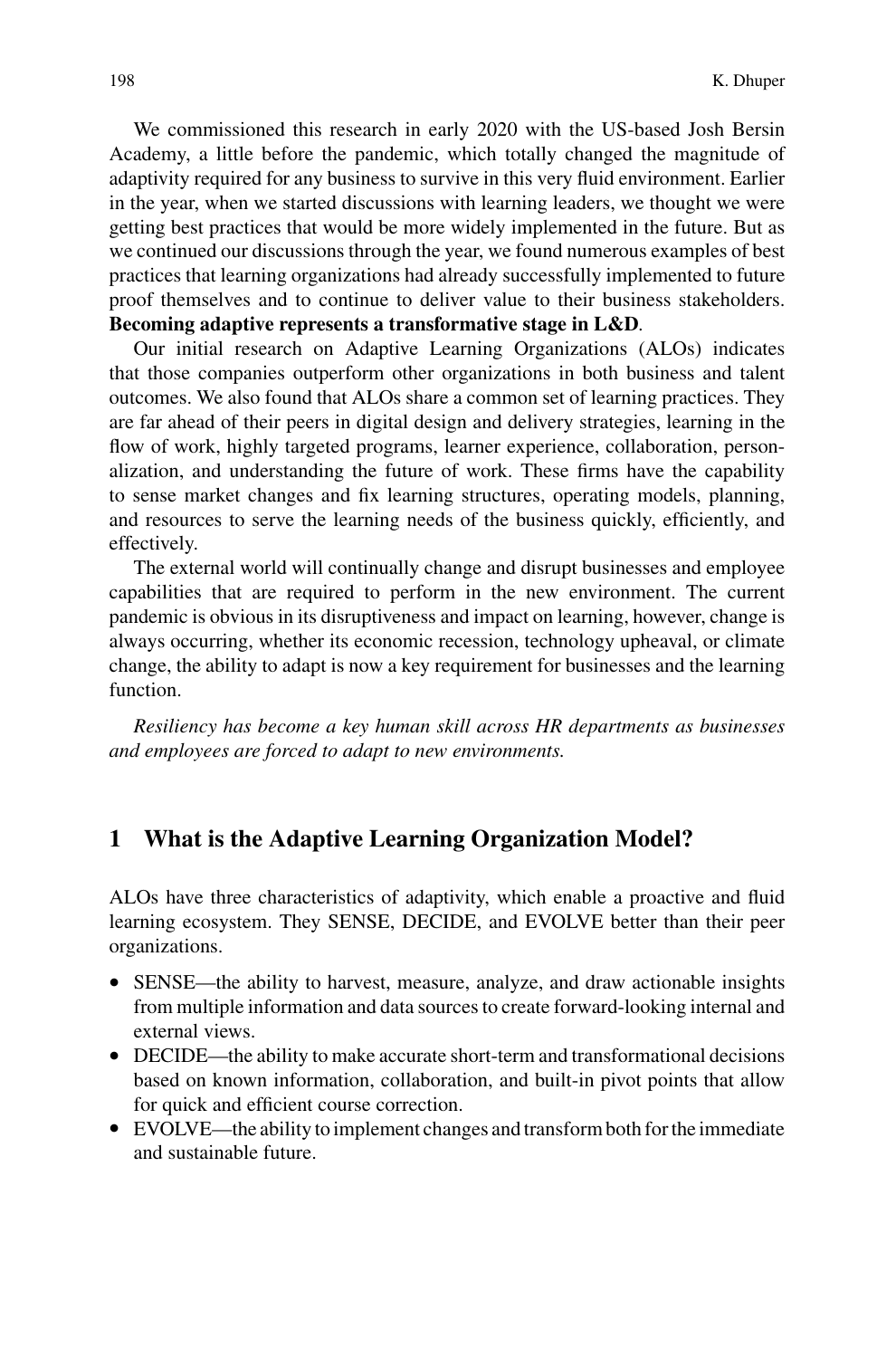"Sensing" requires a whole new way of thinking and tools and practices that are looking forward at the beginning and not backward as we have traditionally thought in measuring learning.

# *The ability to sense allows L&D to forecast future needs more quantitatively and in a way that makes it easier to build a business case and align stakeholders*.

For example, analyzing Salesforce activities and output provides real-time performance data on strengths and challenges client-facing staff have. A "Sensing" model where L&D is harnessing this Salesforce data would allow L&D to start at the actual performance need and build capability based on real talent and business data. This real-time data can also be used for workforce planning and forecasting longer term talent needs.

The depth of data and the ability to continually assess, learn, and act changes the game for how learning departments will operate and make investment decisions. Real-time data flows are now available from the LMS, LXP, LRS, HRMS, financial, sales, and operation platforms, to name a few, to build a picture of how learning can, and does, create value for the business and enhance the performance of learners. This type of data collection and analysis is seamless, unobtrusive to the business, and can be in real time. The adoption of data and analytics, AI, and machine learning are proving to be key components in ALOs. It allows the learning organization to make faster, better, and more effective decisions.

The second characteristic of an Adaptive Learning Organization is its ability to make highly relevant decisions quickly and plan, accordingly, knowing that the initial plans will change over time.

### *Having a continual flow of meaningful and insightful data at hand allows the learning organization to make proactive decisions and escape being reactive*.

In other words, when things happen, it is prepared to make quick sense of the changing world and leverage the resources already in place (capabilities, processes, skillsets, technologies, budgets, etc.) to adapt to the new conditions.

ALOs were noticeably more prepared to adjust to the drastic changes required for learning during the initial phase of the COVID-19 pandemic. They were better able to analyze data and make realistic, viable, and difficult decisions faster. These organizations have been continuously learning and adapting and have the infrastructure and communication channels to adjust more easily. The organizations also relied heavily on their vendor/partners to bring thought leadership, augment capability, and efficiently pivot learning solutions to meet learners in their new working environments.

In contrast to these ALOs, many learning teams within the USA were simply caught off guard, even while they watched their Asian and European offices closing under the onslaught of COVID-19. They were slow to make decisions needed to implement new formats of learning and struggled to respond as they scrambled to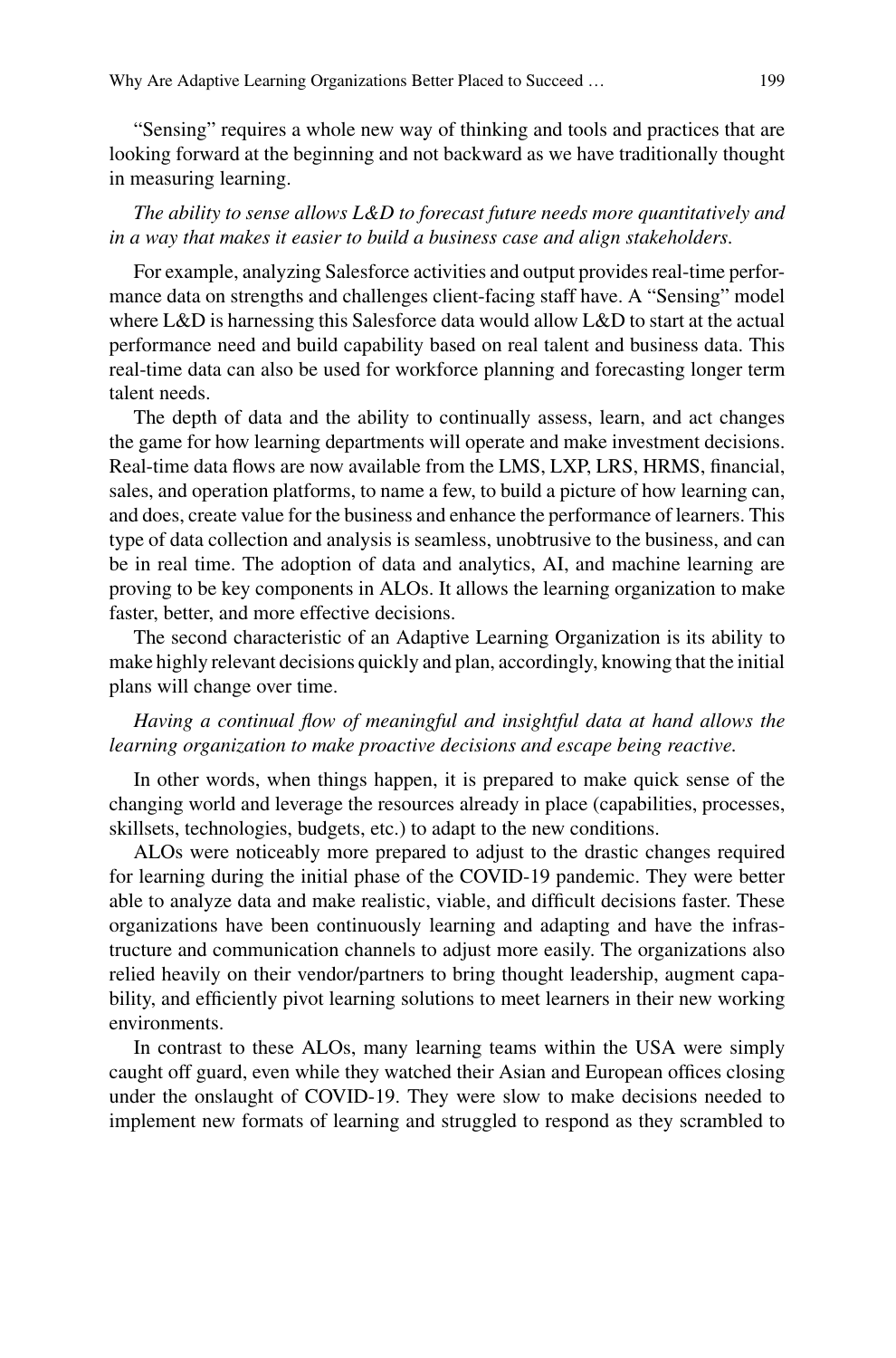put forth band-aid remote learning solutions. The next characteristic of ALOs is their ability to evolve and sustainably transform their existing ecosystems.

*Learning organizations that are adaptive are continually seeking innovation and testing new technologies and practices*.

In other words, they are continually advancing their capabilities and practices. To do this well, ALOs build highly efficient, agile, and scalable operating models that anticipate and enable shifts in priorities and learning needs.

ALOs take a business-centric vs. L&D-centric view of the world, which allows them to better understand and support the business. Their service delivery model leverages design thinking, agile practices, and leading technologies to craft, test, deploy, and adjust solutions based on feedback data. Their operating models and processes are well thought out, documented, communicated, and integrated with the business. That doesn't mean that ALO systems are rigid, in practice, it is just the opposite. Flexibility, the ability to pivot, is built into the operating processes, resources, and structure to allow for dynamic and changing environments, giving L&D the ability to act with velocity.

For example, we found that ALOs have adapted to how employees work today. Most employees of large, global organizations work in highly connected and digitally enabled environments. The learning ecosystem of these organizations replicates the work environment. It is multi-modal, blended and anytime, everywhere. We rely heavily on digital tools regardless of our roles. Our social platforms, mobile devices, and online tools play a vital role in our daily jobs. Every production platform (Microsoft Teams, Salesforce, Google, Workday, SAP) is becoming more contentrich, so we must adapt our company-specific learning programs to embrace these new platforms. Having an agile service delivery model enables ALOs to anticipate and transition more easily to these new ways of delivering learning.

# **2 What Are the Benefits of Being an Adaptive Learning Organization?**

As we started this research, we knew that adaptability, sensing, and flexibility were important. We put together a methodology that would specifically identify the practices that matter and then correlate these against various outcomes. There are 15 key practices to ALOs, and we looked at them all in detail.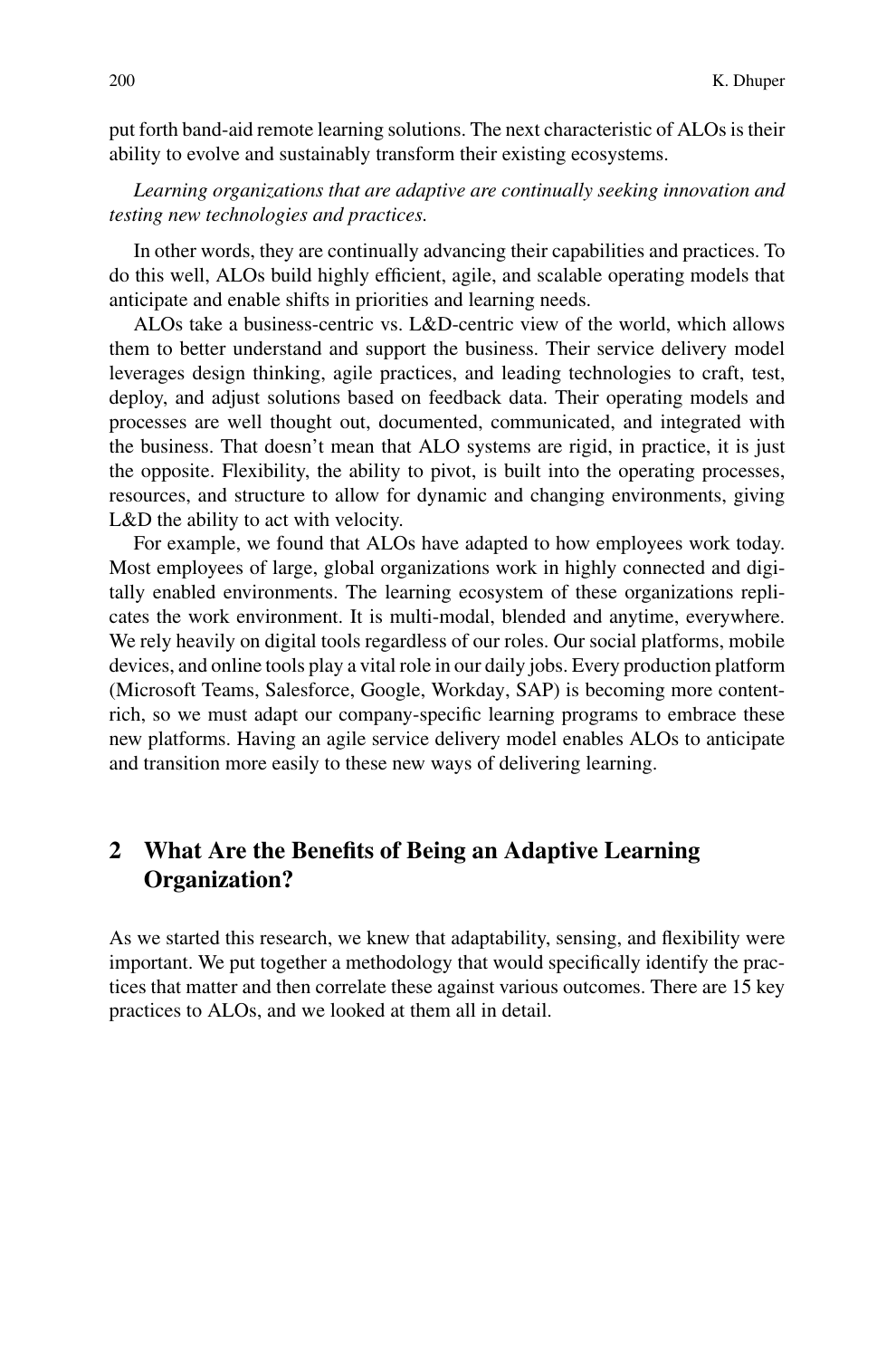

# *2.1 The Adaptive Learning Organization Model—Dimensions, Practice, and ALO Insights*

The accelerated changes of the twenty-first century in life, business, and L&D, such as big data, digital transformation, crowdsourcing, collaboration, agile, and design thinking, have nurtured a new model that has flexibility, transparency, and speed at its core. Organizations began building practices that fell into three dimensions, Sense, Decide, and Evolve.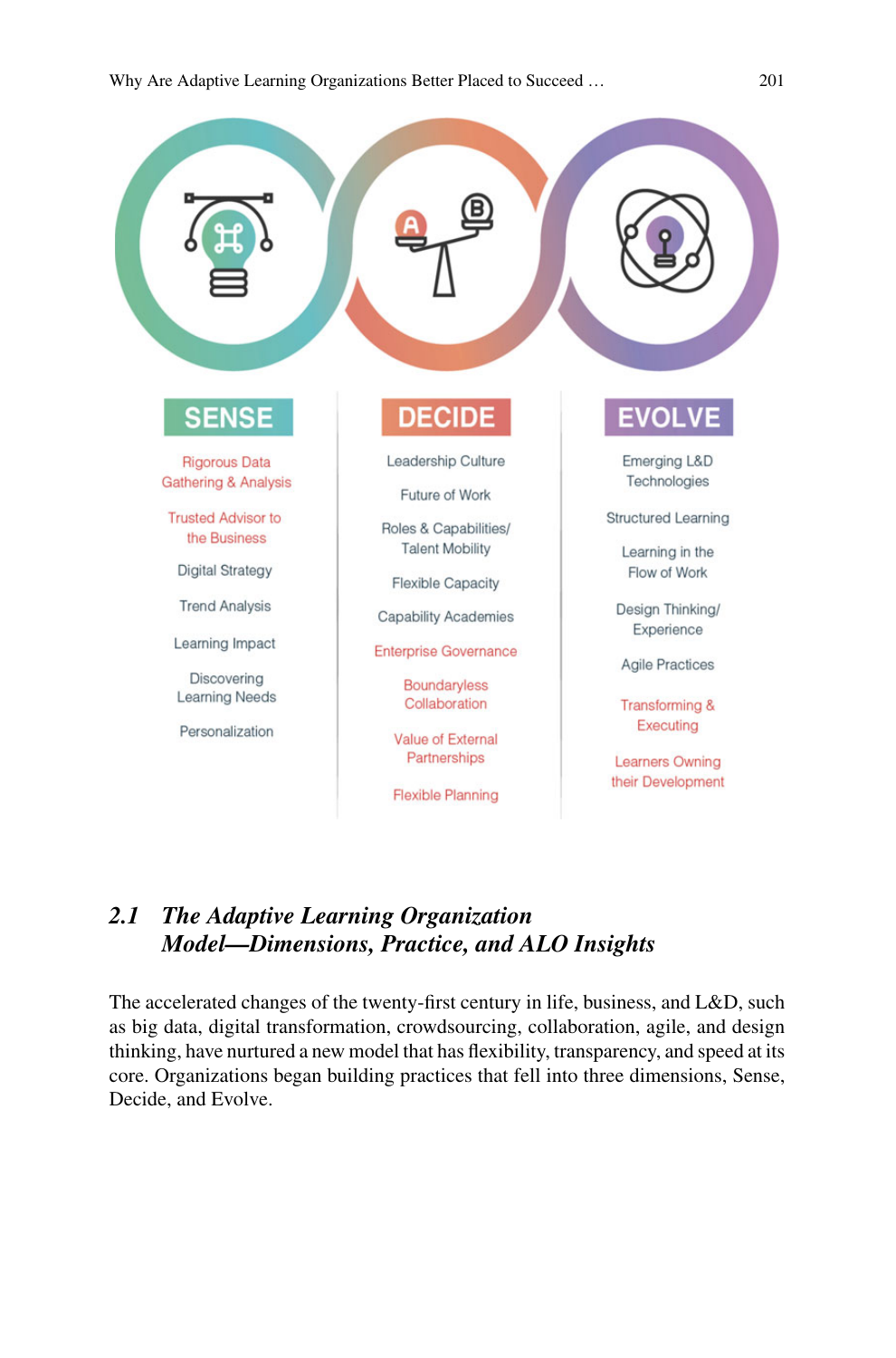# *2.2 The Adaptive Learning Organization Maturity Model*



We found that L&D organizations in the Reactive or Fragmented states typically were either highly decentralized, entrenched in outdated learning models, or lacked a viable governance structure to communicate across the enterprise, to learn from each other, and to adjust to broader and scalable changes in unison. They had disjointed technology ecosystems, a high degree of duplicative resources, traditional structures, and learning solutions, and despite being well aligned with the businesses that they served, had a general lack of leadership culture to enable enterprise L&D transformation when it was needed. They tended to be risk adverse or played a "wait and see" game with the future. Often when enterprise transformation is attempted in these types of organizations, it loses momentum and falls flat, as the disparate groups continue their own practices and leadership cultures.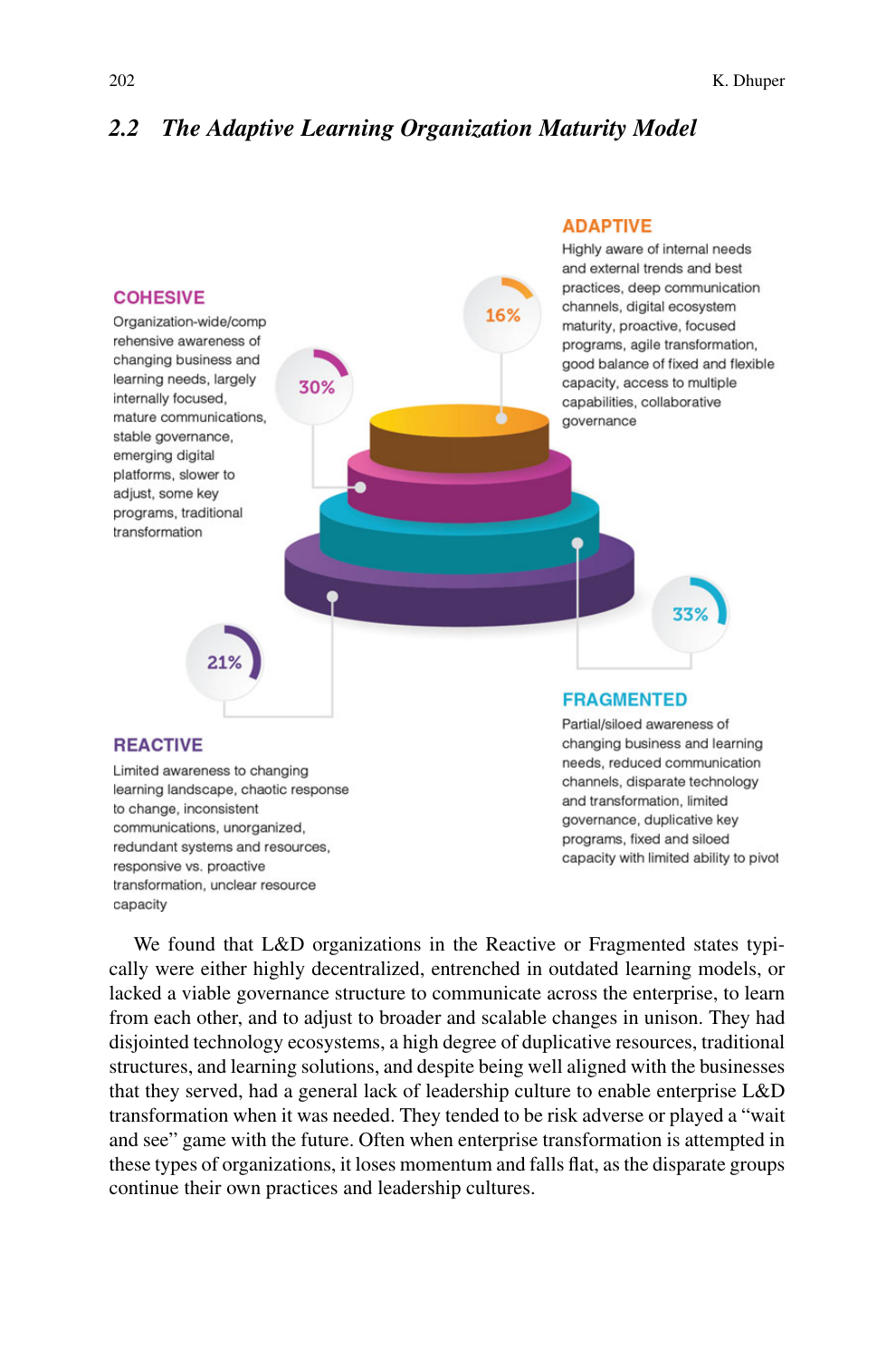As L&D moves up the ALO maturity model, good things happen. L&D organizations within the Cohesive and Adaptive levels gain technology and analytical prowess, and an openness to explore, share, and communicate across L&D groups and with the business. They are increasingly seen as a "trusted advisor" to business leaders and HR, as they bring insights and solutions that map directly to changing talent and capability development requirements.

We found that more mature learning organizations have both the digital capability and the ability to personalize learning to the learner's needs through intelligent recommendations. This asset enables more of a consumer-grade experience, presenting highly relevant micro and macro learning opportunities at the point of need. Mature learning organizations also rely heavily on external partners to help guide, shape, and do the heavy lifting during transformational times, as well as provide scalable day-to-day solutions and forward-thinking market insights.

# *2.3 The Cost of Adaptability*

Enhancing the adaptability quotient of your learning organization requires implementing a combination of learning transformations. Throughout discussions with ALOs, we found that building adaptability is a journey, and the time and investment required to enhance adaptability increase with the size of the business organization.



Size of Organization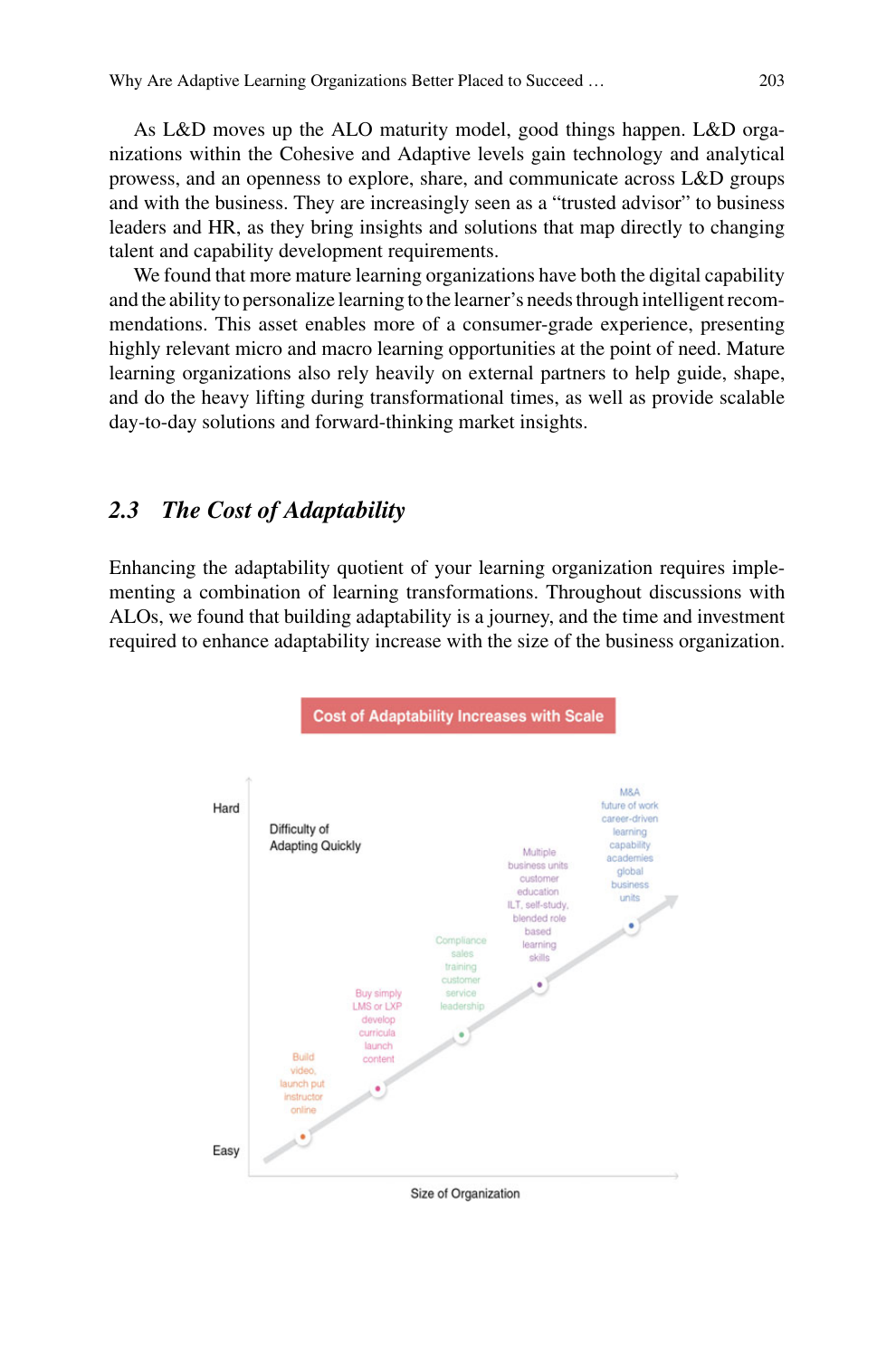| <b>SENSE</b>  | Trend<br>Analysis             | Learning Impact                  | Discovering<br>Learning<br><b>Needs</b> | Digital<br>Strategy  | Personalization         |
|---------------|-------------------------------|----------------------------------|-----------------------------------------|----------------------|-------------------------|
| <b>DECIDE</b> | Leadership<br>Culture         | Roles $\&$<br>Capabilties/Talent | Future of<br>Work                       | Flexible<br>Capacity | Capabilities<br>Academy |
| <b>EVOLVE</b> | Emerging<br>L&D<br>Technology | Design Thinking                  | Learning in<br>the Flow of<br>Work      | Agile<br>Practices   | Learning<br>Journeys    |

## *2.4 15 Characteristics of Adaptive Learning Organizations*

#### **2.4.1 SENSE**

#### Trend Analysis

Today's world is forward-thinking, agile, and continually "listening" to what is happening to determine trends that could impact learning. Opportunities to engage with peers outside their organizations help broaden perspectives on trends, gather best practices, and test thinking and practices.

Adaptive Learning Organizations have a commitment to participate in external learning and business events to gather and share best practices. They believe that while learning is a strategic differentiator, there are common challenges and best practices that are relevant across industries and are best solved together by sharing experiences.

#### Learning Impact

Learning professionals have spent a considerable amount of time and resources implementing measurement models such as Kirkpatrick and Brinkerhoff to determine the impact and behavioral change outcomes from learning solutions. In many ways, these models perpetuate a L&D centric view of the world vs. a modern business or capability-driven approach. Also, implementing any of these models is a significant task for L&D.

We found that ALOs relied more on real-time measurement models. Starting with the question "What business challenges are we trying to solve?" They then identify specific metrics to target and utilize a wide range of data collection and analytics to determine impact, leveraging a digital analytics infrastructure already in place. For example, they measure level-1 metrics not through learner satisfaction surveys, but through content ratings, downloads, and follows, or other platform access data metrics that are already being captured and require no additional intervention.

ALOs are designed as open systems that transform to changing conditions in a fast, capable, and efficient manner. Therefore, the purpose of measurement is not to prove the effectiveness but gather insights for increased impact. Therefore, they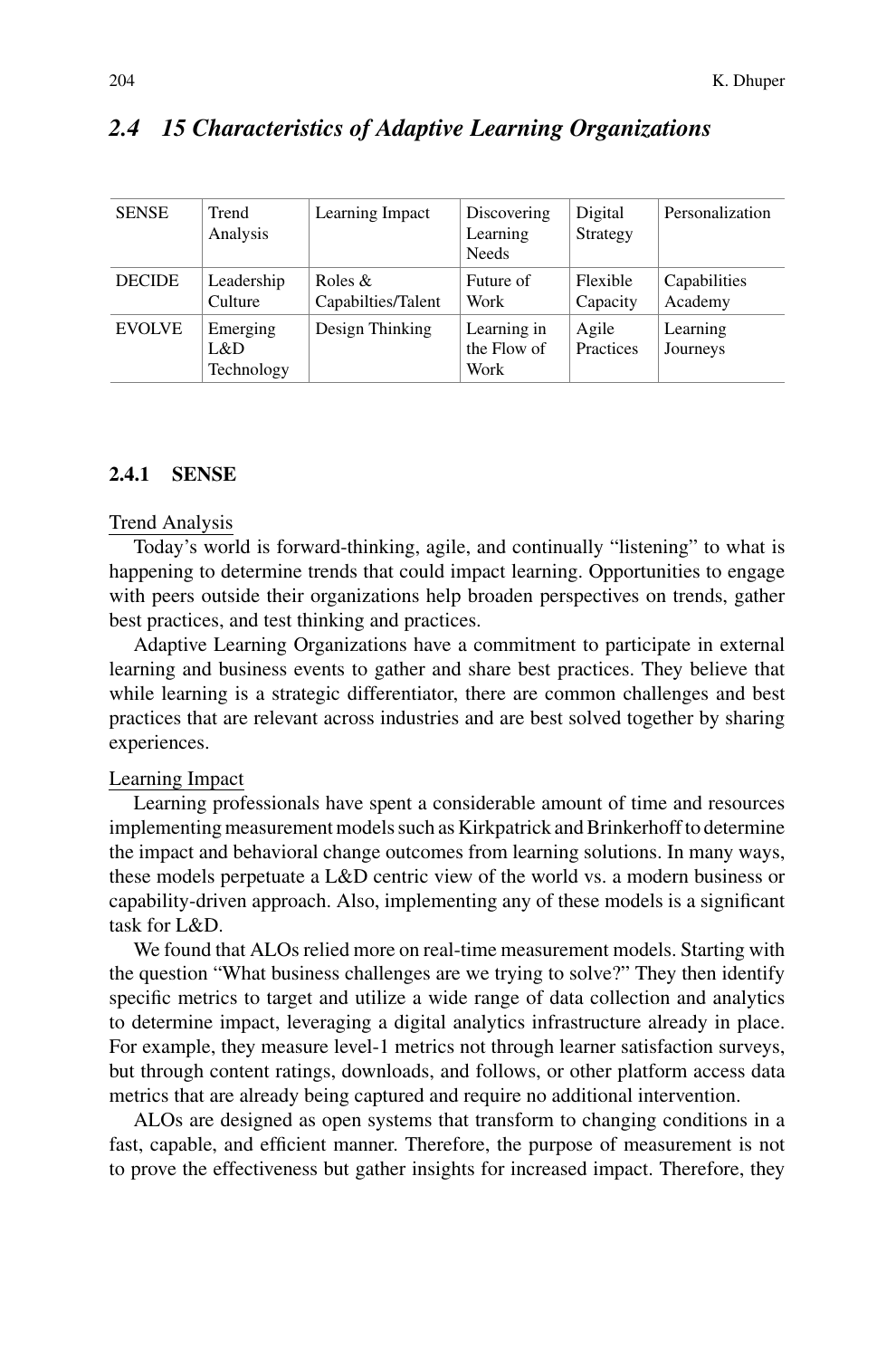adopt a dynamic measurement model that integrates learning's impact on leading and lagging performance indicators.

#### Discovering Learning Needs

Traditional need analysis has remained constant and often includes annual executive-level stakeholder discussions, HRBP feedback, reviewing annual engagement survey data, competency assessments, collecting data from performance development conversations and manager requests. ALOs focus on defined skills and capabilities and leverage analytics, crowdsourcing, data sensing from collaboration and productivity tools, search term analysis, workforce planning insights, etc. to analyze in real time what the organization or key roles are searching on, the content they are viewing and topics they are discussing, and the emerging organizational capability requirements. This creates a living, dynamic taxonomy of skills and capabilities created by the learners and the market.

ALOs focus on analyzing current business, social, and learning data against a set of key skills and capabilities to address learning needs. It includes using unobtrusive data collection that pulls data from multiple internal and external sources.

#### Digital Strategy

Overall, digital adoption is still emerging in HR, learning, and talent management. For all the focus on digital transformation from a business and consumer perspective, there is still an opportunity in the HR space to drive deeper digital strategies and ecosystems. The learning and talent vendor space is still fragmented with more modern digital capabilities often available in smaller, non-enterprise solutions. While platforms such as Workplace, Microsoft, and Workday are expanding their capabilities, we found that ALOs are not waiting. They are actively pursuing their plans to leverage technology for enriching learning experiences and creating higher impact.

While some ALOs are leveraging what's available and integrating those into their learning ecosystem (e.g. solutions such as VR, AR, Chatbots, and conversation analysis), others are building band-aid extensions of their core platforms to enable additional functionality that can help them deliver more value.

Virtual Reality immerses employees into "real-life" situations that heighten their senses and makes them experience a close to real environment. VR learning provides a unique and memorable learning experience unlike a classroom or online program.

#### Personalization

Workplace learning is about developing a set of capabilities, whether those capabilities solve immediate work challenges, strengthen skills for a current role, future roles, or help enable an employee's career aspirations. In a traditional, hierarchical organization, roles are more clearly defined and role-based training solutions work well. However, in a modern, more network-driven organization, employees work in more fluid roles and in a more project-based structure. Each project might require a different capability mix. A broad sweep of role-based training is not as effective in a network-driven organization. A significantly higher level of personalization is required to make learning effective, contextual, relevant, and just in time for the learners.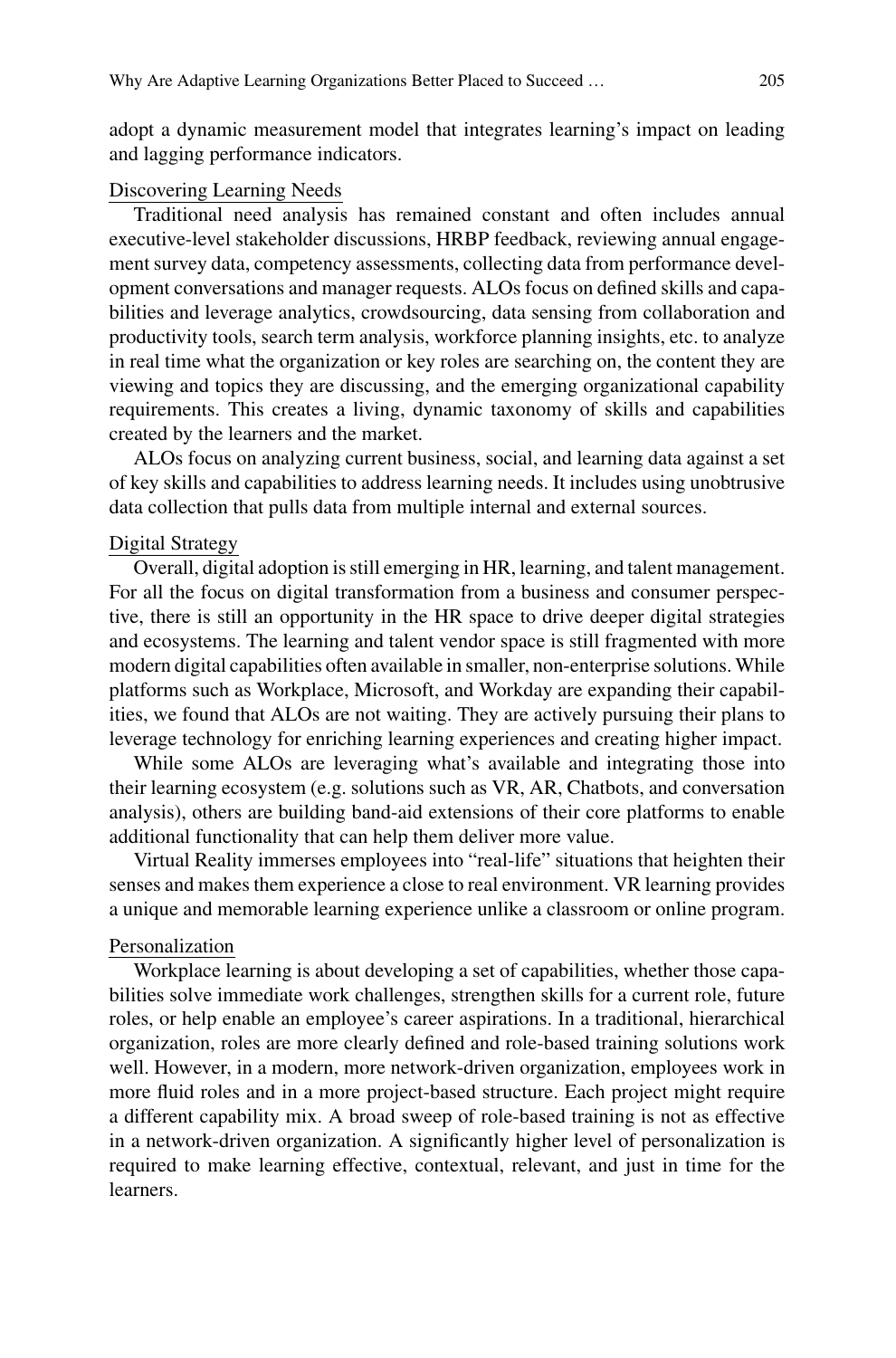ALOs recognize the need for ultra-personalization of learning. They also recognize that ultra-personalization is only possible by leveraging technology. They have set up or are in the process of setting up learning ecosystems that leverage learner persona and AI algorithms to create personalized learning journeys. They are using tools that allow for dynamic needs analysis and dynamic allocation of learning resources and scheduling of synchronous learning initiatives.

### **2.4.2 DECIDE**

#### Leadership Culture

To adapt is to change, and change requires leadership. The four common themes that we found across ALOs are:

They have a strong learning culture driven by a focus on continuous learning at its core. The leaders of these organizations unquestionably understand the value of learning in meeting their business objectives. They openly and often share their commitment to learning.

The leaders have a connected vision that percolates from the CEO to the CHRO and the CLO. They also have a robust learning strategy that is led by the CLO, but very actively and openly supported by the CHRO and the CEO.

The learning leaders are strongly connected with the key business and crossfunctional leaders within their organizations. Their strategic learning initiatives include strong participation from the business, HR, and other leaders.

Their leaders are cautious but certainly not risk adverse. They have ambitious goals for the value they want to create for their organizations and are willing to be the first to try out new tools and approaches to learning. They are not afraid of failing, but they also have robust mechanisms to control the impact of failure.

Executive leaders of ALOs empower and value learning and make room for it and invest in it as part of their business strategies. A strong leadership culture makes learning a priority, enabling, and encouraging learning to support both in-role and career development.

#### Roles and Capabilities | Talent Mobility

Heavily hierarchical organizations are slow to adjust their practices and resource structures, making them much less adaptable. It is far more of a command and control model that tends not to share resources widely across the organization or to pursue talent mobility as a strategic business driver. As more organizations adopt a flatter, flexible, and agile team-based operating model, the need to access a wide net of resources quickly becomes increasingly important. Likewise, as employees continually develop their skills, they need to have opportunities to utilize their capability and provide value back into the business. This need for internal talent mobility applies to the learning organization as well. We found that ALOs practice talent mobility for their learning teams as well and carry a mix of generic and specialized capabilities.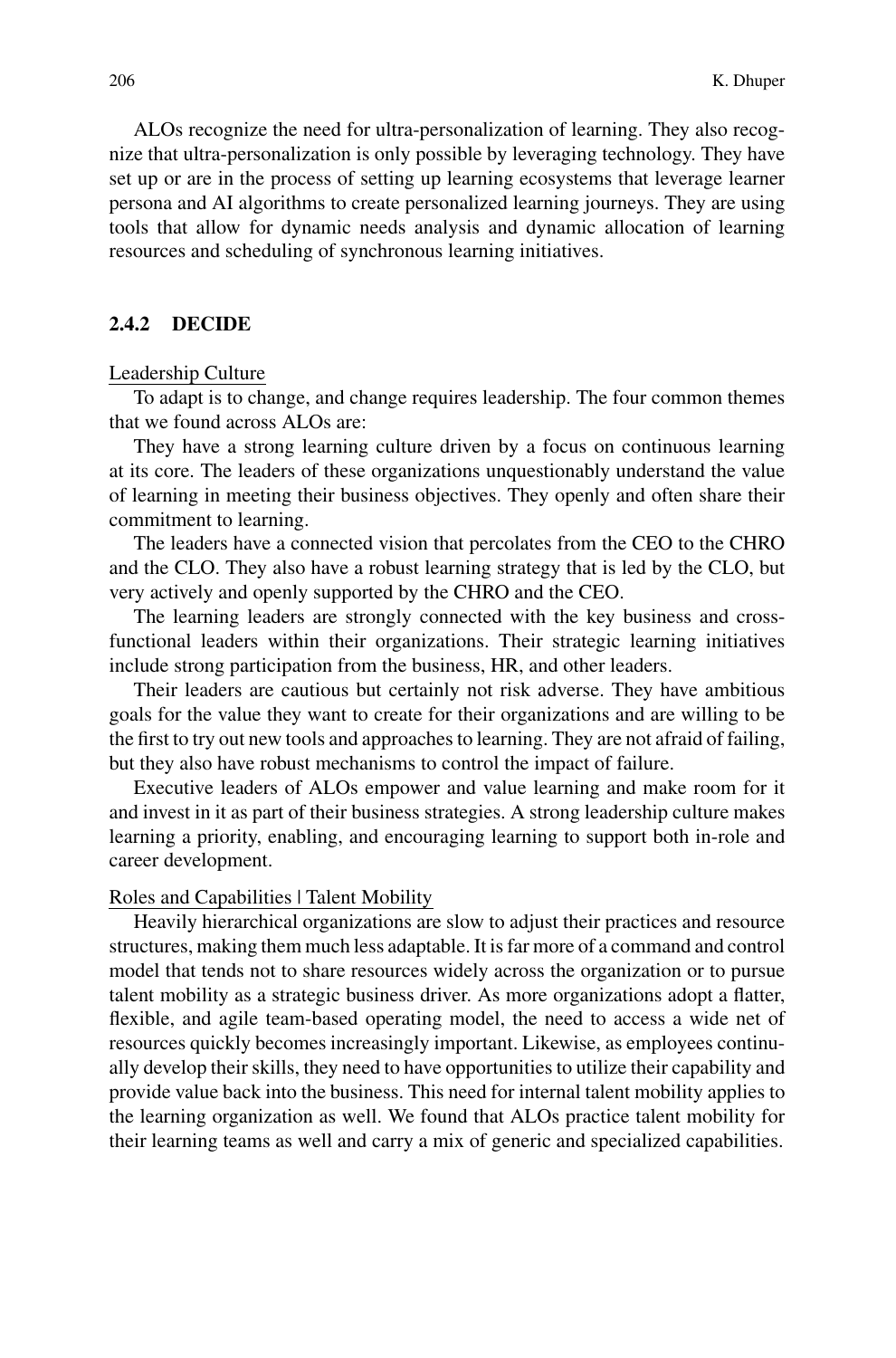#### Future of Work

The Future of Work presents unique opportunities and challenges for each organization. Augmentation and automation will significantly impact the configuration of job roles and the human capabilities required to work alongside bots and robots. L&D organizations need to balance addressing the here and now learning needs while also building capabilities that will help their businesses succeed in the future. We found that ALOs are well out in front of their peers in having a Future of Work strategy that is aligned with the business. These ALOs have mechanisms to determine the impact of technologies on their job roles, determine the skills that will be needed in the future, have a mechanism to track current skills and capabilities, and learning ecosystems to enable mass re-skilling and up-skilling environments. We also found that ALOs have tighter integration with workforce planning vis-à-vis their peers and are actively collaborating with their workforce planning colleagues to make "build/buy/bend/bot" workforce decisions.

#### Flexible Capacity

Modern learning operating models utilize agile thinking and practices to adapt quickly to changing environments. ALOs build intentional pivot points into their short and long-term plans that mandate consideration of new or updated plan variables. ALOs also have fewer boundaries and collaborate across the organization around goals and outcomes. They employ an enterprise learning governance strategy that improves the decision-making process and gives a voice to all impacted stakeholders. ALOs leverage centers of expertise (e.g. capabilities), design and development centers, and vendor–partner relationships that significantly increase flexibility and scalability.

Learning organizations that have access to multi-disciplinary capabilities through partnerships have more elasticity in their resources, capacity, and capabilities. As the pandemic impacted the volume and type of learning activity, organizations that had flex pools of resources via learning partners found it much easier to alter the capability mix of their learning teams by, for example, replacing some of the facilitation activity with digital asset creation.

#### Capability Academies

Capability Academies are L&D vehicles that help build competitively differentiating strategic capabilities that an organization considers critical to its success. Most effective academies are holistic, business-driven, and sponsored by a senior business leader. In many cases, the academy is owned and managed by the business itself, with L&D playing an enabling role.

Our research shows that ALOs use the vehicle of Capability Academies to focus on skills that are strategically important for the organization. Their view of an academy is a mechanism to bring concerted effort toward building the targeted capability. For example, a large Canada-based retail organization shared how they were thinking of setting up a "pop-up" academy to build digital skills. They identified that digital skills would be a key focus area for them in the coming two years and setting it up as an Academy would enable them to align resources in a much more targeted way.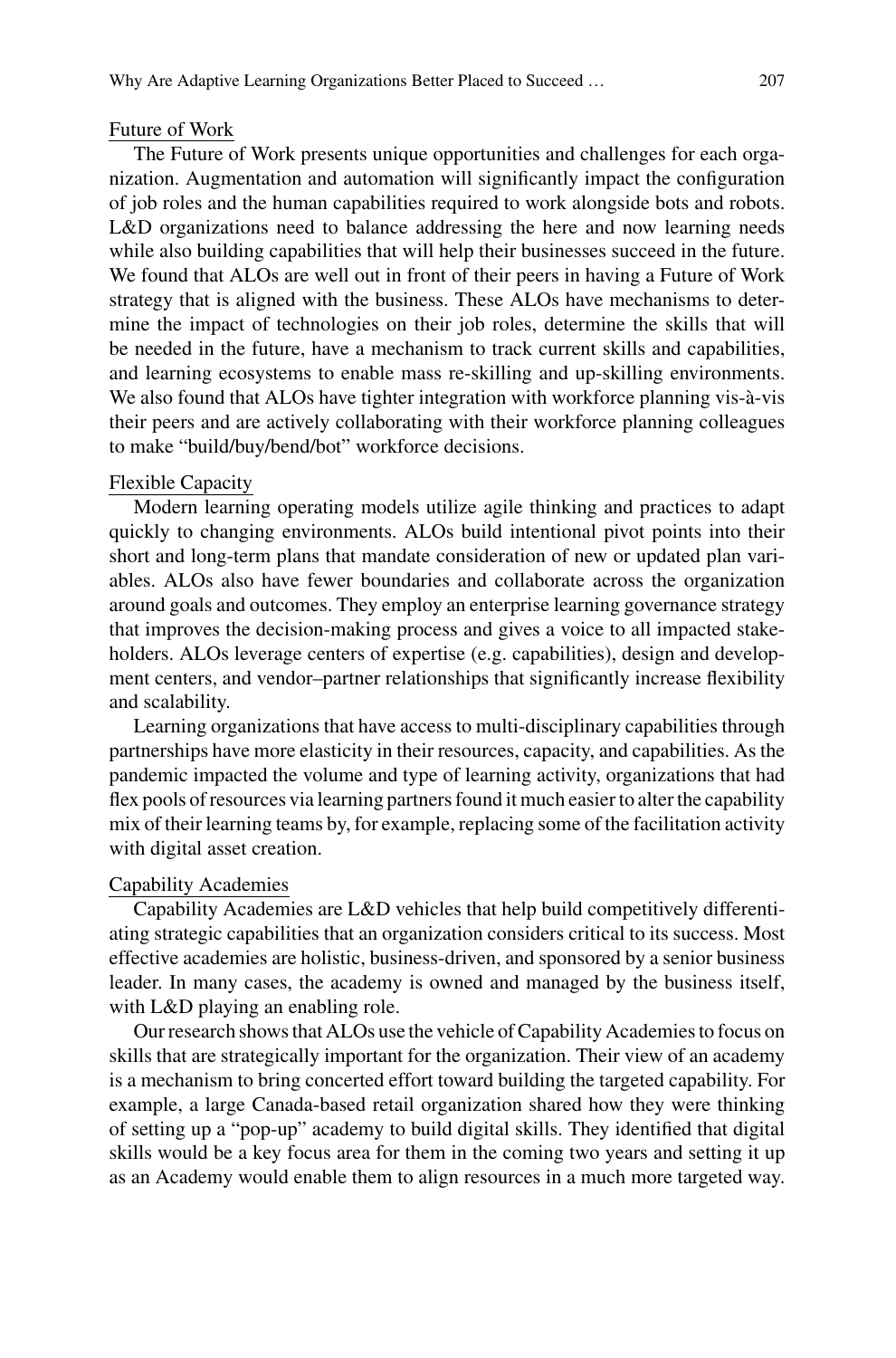Characteristics of an Effective Capability Academy Provide a place where learners and the business can:

- Build common knowledge, skills, and experiences for a strategic topic
- Learn through multiple ways including structured learning, experts, white-papers, online content, and from each other
- Have a strong sense of community and purpose
- Continually advance the topic and identify new capabilities that create strategic advantage
- Share best practices, experiences, and insights

By developing Capability Academies, organizations focus development growth in highly strategic areas, create a common language and direction, and build momentum within the organization.

### **2.4.3 EVOLVE**

#### Emerging L&D Technology

L&D technology is traditionally centered on the LMS and a few development and delivery tools. This is changing with increased digitization. Cloud computing and interoperable systems are replacing the need to implement massive technology infrastructures that are in and of themselves rigid, highly integrated, customized, and slow to change. In the last decade, there has been an explosion of learning platforms, tools, and apps. Taking advantage of these new tools and platforms to optimize learning operations, create a connected learner experience, and strengthen alignment with business and other HR functions requires an appetite for considerable experimentation.

We found that ALOs continually monitor, test, pilot, and utilize new technology as a core capability. They have mechanisms to stay informed of the latest learning technologies, have an appetite to conduct proofs of concepts, along with a strong governance to maximize utilization of their existing learning investments instead of cluttering their technology landscape.

### Design Thinking

Corporate learning was traditionally designed to deliver "essential" learning to employees. It was a "push" system where the corporate determined what it thought was needed by the learners and the L&D function delivered on the ask. One of the biggest changes, besides learning technologies, that has impacted L&D is changing employee expectations. Consumer experience has driven employees' expectations as learners. If banking can be anytime, anywhere, why not learning? Design thinking emerged from the product design world and has increasingly made its way into L&D as an approach that enables learner-centric thinking. This is further being driven by the need for highly personalized, relevant, and efficient learning delivered in ways that resonate with the learner persona. ALOs understand the value of learner centricity and have adopted design thinking practices as their core design approach.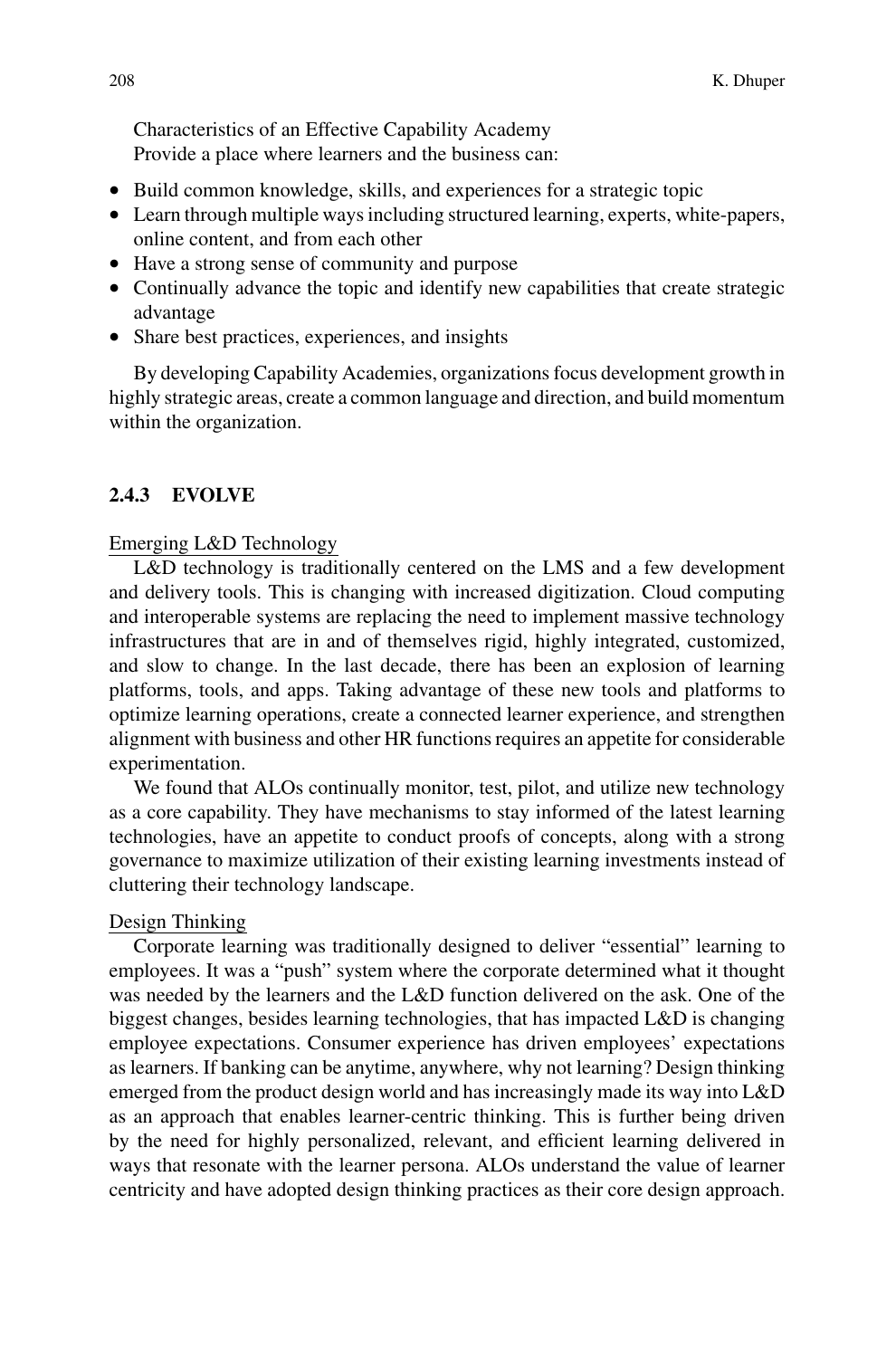Our research showed that ALOs have ditched the traditional ISD models and adopted agile, learner persona-based design thinking models that enable them to create rich learning experiences versus courses or curricula.

#### Learning in the Flow of Work

Organizations are gravitating to "Learning in the Flow of Work" (LFW) and are currently building broad-based solutions and ecosystems that enable learning where learners often need it most, within their day-to-day work lives. Some key drivers for LFW include digital transformation, where access to a vast amount of learning resources (people, blogs, video, etc.) is immediately at our fingertips. The ability to obtain credible information on any topic within seconds is extraordinary. Content consumption habits brought on by the digital age also drive our personal need to search and find needed information.

The future of work also drives our need to learn rapidly as tasks and roles change continuously, forcing us to unlearn, re-skill, and up-skill quickly as needed. Real or perceived, the lack of time to learn is a compelling factor in the changing approach to learning and bringing learning seamlessly to the work environment only makes sense.

The Agile methodology provides L&D with the greatest opportunity to transform its existing thinking, practices, and processes to become more elastic. Speed, consumer-driven focus, business-centricity, and the digital revolution are all pushing L&D to adopt some form of agile into its daily practices. The concept of deploying a minimally viable product (MVP) to learning solutions is revolutionary. L&D has often been saddled with having to launch near perfect and complex solutions that take a long time to design, develop, and deliver. Today's consumer needs the learning today, to fulfill either a short-term need or their long-term development. Even compliance training is being rethought and enabling shorter, bite-sized micro-learning solutions that both teach and reinforce learning.

Leveraging "sprints" versus a traditional "waterfall" transformation approach allows L&D to move much faster and build out MVPs that the organization can start using faster, gain feedback, and then continuously build from there. Daily huddles, prototypes, and alpha and beta testing are other examples of how Agile is permeating L&D in its solution development. ALOs tend to think about learning solutions as products and employees as consumers. The role of the Learning Business Partner in many ways is shifting to that of a Product Manager.

#### Structured Learning

Despite the drive toward "learning in the flow of work" and digital content being everywhere, structured solutions are still being used by ALOs, and that's because they work. The real difference is around the use of learning journeys vs. traditional curricula. Utilizing the power of design thinking has enabled L&D to craft highly relevant, less time and location-constrained, and persona-driven learning journeys around key capability development areas. There is also an emphasis in modern learning programs on the entire learning experience, which a learning journey accommodates well. This often includes not only the content but also coaching, collaboration with peers and experts, simulations, and the actual work itself. As a "journey", it may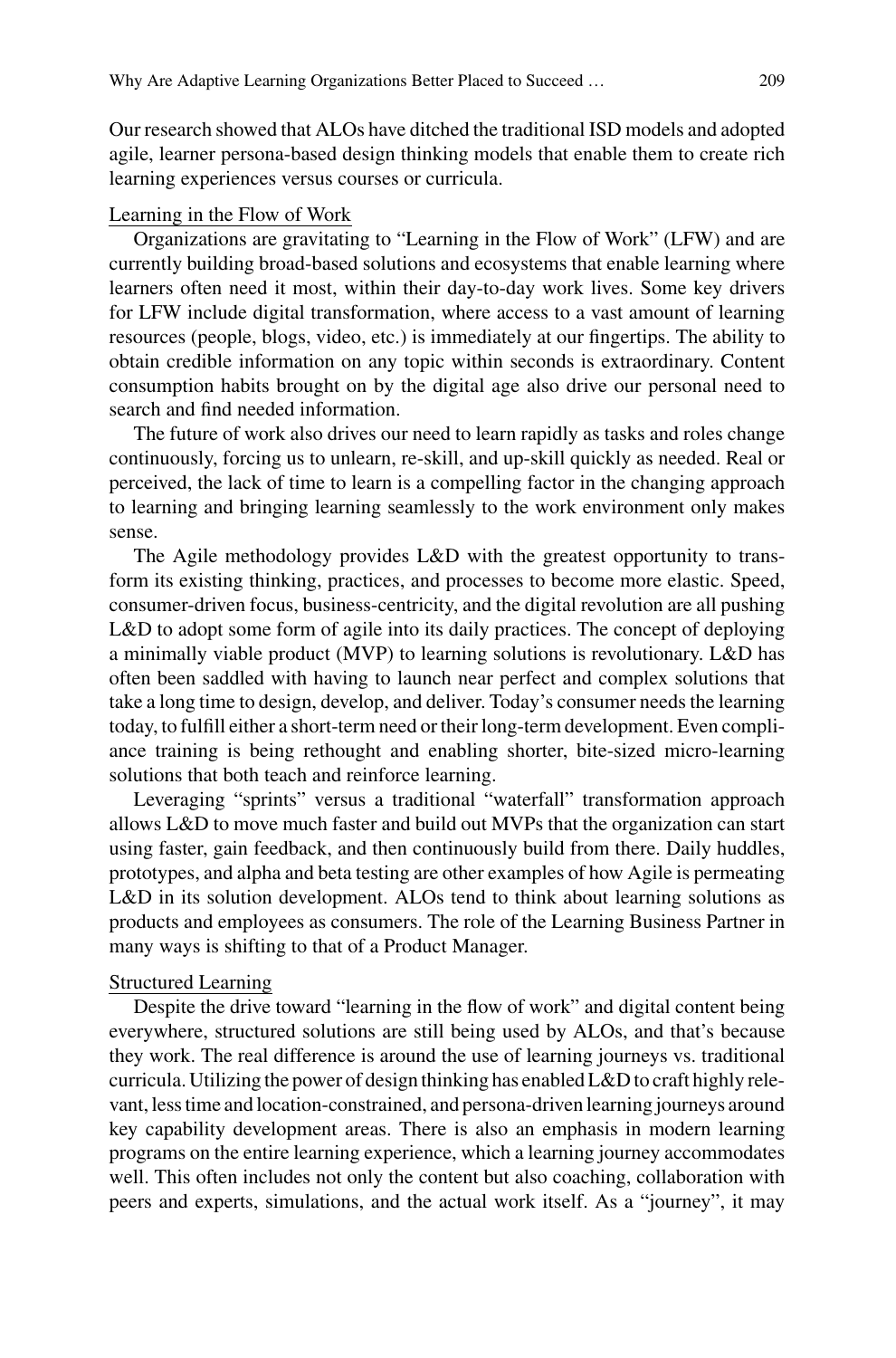involve the application of that skill in the workplace and reporting back on progress. For example, if the goal is for sales to do better account planning, the program could include building and managing a plan in the CRM over a specified period. Learners could come back and share their experience and progress with others, while learning analytics could correlate actual sales activity based on data in the CRM related to that plan.

# **3 Conclusion**

Business leaders globally are increasingly focusing on building a strong learning culture and building strong L&D teams who are more proactive and are well aligned to business objectives. L&D functions are increasingly becoming active partners with other business units where they **Collaborate**, **Co-operate** to build learning needs to enhance the **Capabilities** of its workforce as the ability to adapt is now a key requirement for businesses and the learning functions.

Following the **Sense, Decide, and Evolve** methodology, companies can transform themselves into an Adaptive Learning Organization that enables a proactive and fluid learning ecosystem. All these will require organizations to build a new way of thinking, tools and practices that are forward-looking.

Technologies are changing rapidly, which is contributing to changing customer behaviors and expectations. To respond to these changes, companies need to re-skill and up-skill their workforce for the future where there will be new challenges, opportunities in a connected world. Developing deep skills through immersive learning programs in new-age technologies and at the same time developing soft skills will be very crucial. Learning and Development departments are not seen as a cost center; rather they are now seen as a profit center where they are contributing equally through smart initiatives by **Running Training Like a Business**.

# **Bibliography**

- 1. Visit us at <https://info.niit.com/alo> for more information regarding this research and to download additional resources related to Adaptive Learning Organizations.
- 2. "Running Training Like a Business"by Edward A Trolley & David Van Adelsburg
- 3. Reskilling in China [https://www.mckinsey.com/featured-insights/china/reskilling-china-transf](https://www.mckinsey.com/featured-insights/china/reskilling-china-transforming-the-worlds-largest-workforce-into-lifelong-learners) orming-the-worlds-largest-workforce-into-lifelong-learners